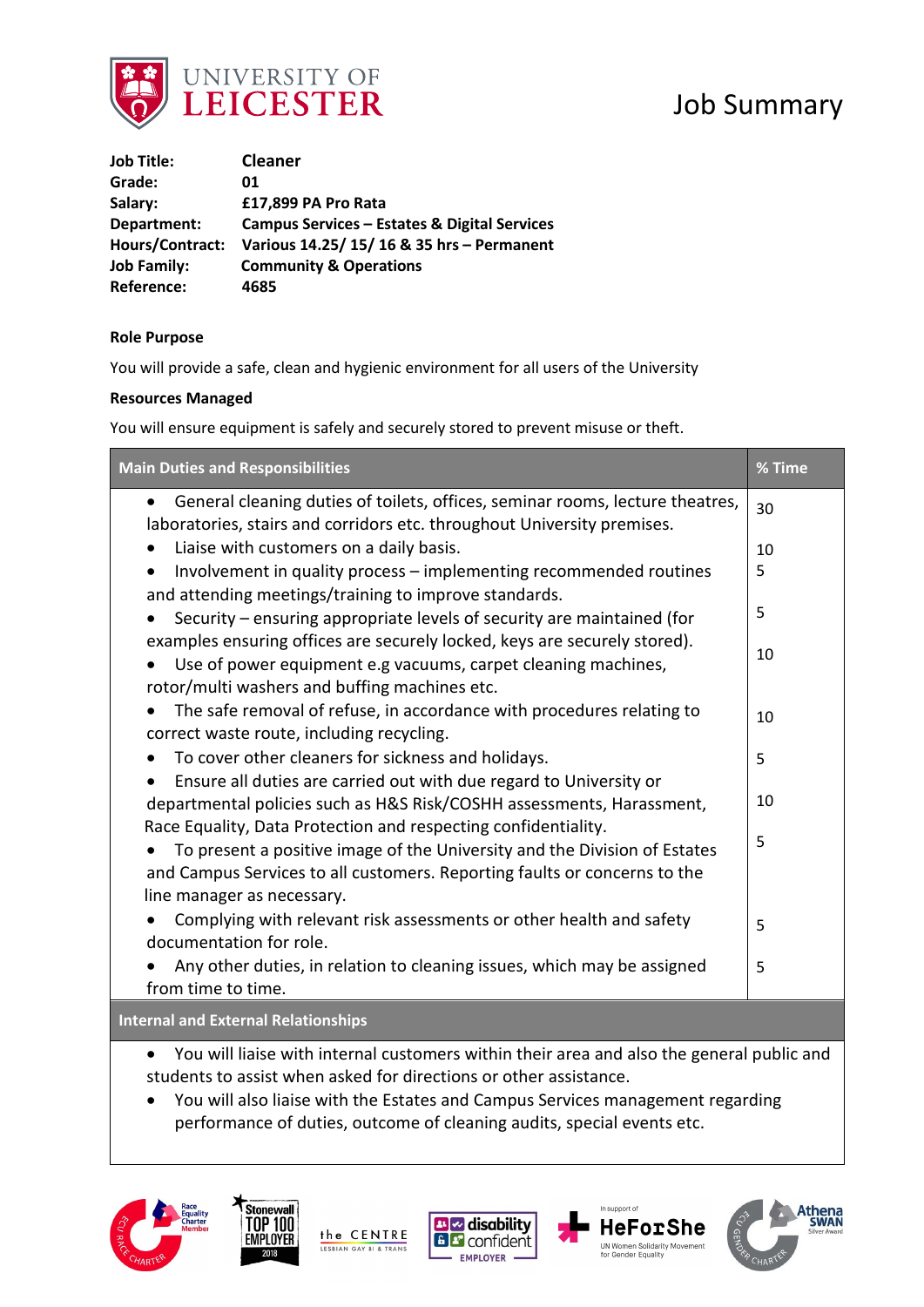

# Job Summary

### **Planning and Organising**

• You will plan daily/weekly tasks to ensure all tasks are performed correctly.

## **Qualifications, Knowledge and Experience**

### **Essential**

- Previous experience of and ability to work in a team\*
- Previous experience of working in a customer focused environment\*

## **Desirable**

- Previous experience in a similar role may be an advantage.
- British Institute of Cleaning Science Level 1 COPC.
- Manual handling training undertaken.

## **Skills, Abilities and Competencies**

## **Essential**

- Effective oral and written skills in order to communicate efficiently with all levels of staff and students\*
- Ability to, and demonstrative experience of, using your own initiative.
- Ability to manual handle within reasonable limits.
- Flexible attitude to work willing to help out in areas and/or buildings other than your own.
- Ability to remain customer focused.
- Willingness to clean toilets, offices and teaching areas as well as empty waste/recycle bins.
- Ability to follow instructions both written and oral.
- Ability to commit to 7am starts 5 days per week.

### **Desirable**

• Flexibility with schedule

*\*Criteria to be used in shortlisting candidates for interview*

### **Criminal Declaration**

If you become an employee, you must inform your manager immediately, in writing, if you are the subject of any current or future police investigations/legal proceedings, which could result in a criminal offence, conviction, caution, bind-over or charges, or warnings.

## **NHS Research Governance Requirements (DELETE IF NOT REQUIRED)**

Where it is determined that the duties of this post for the purposes of research involve work with the NHS, it is necessary to ensure that the performance of the duties attached to the post are covered by